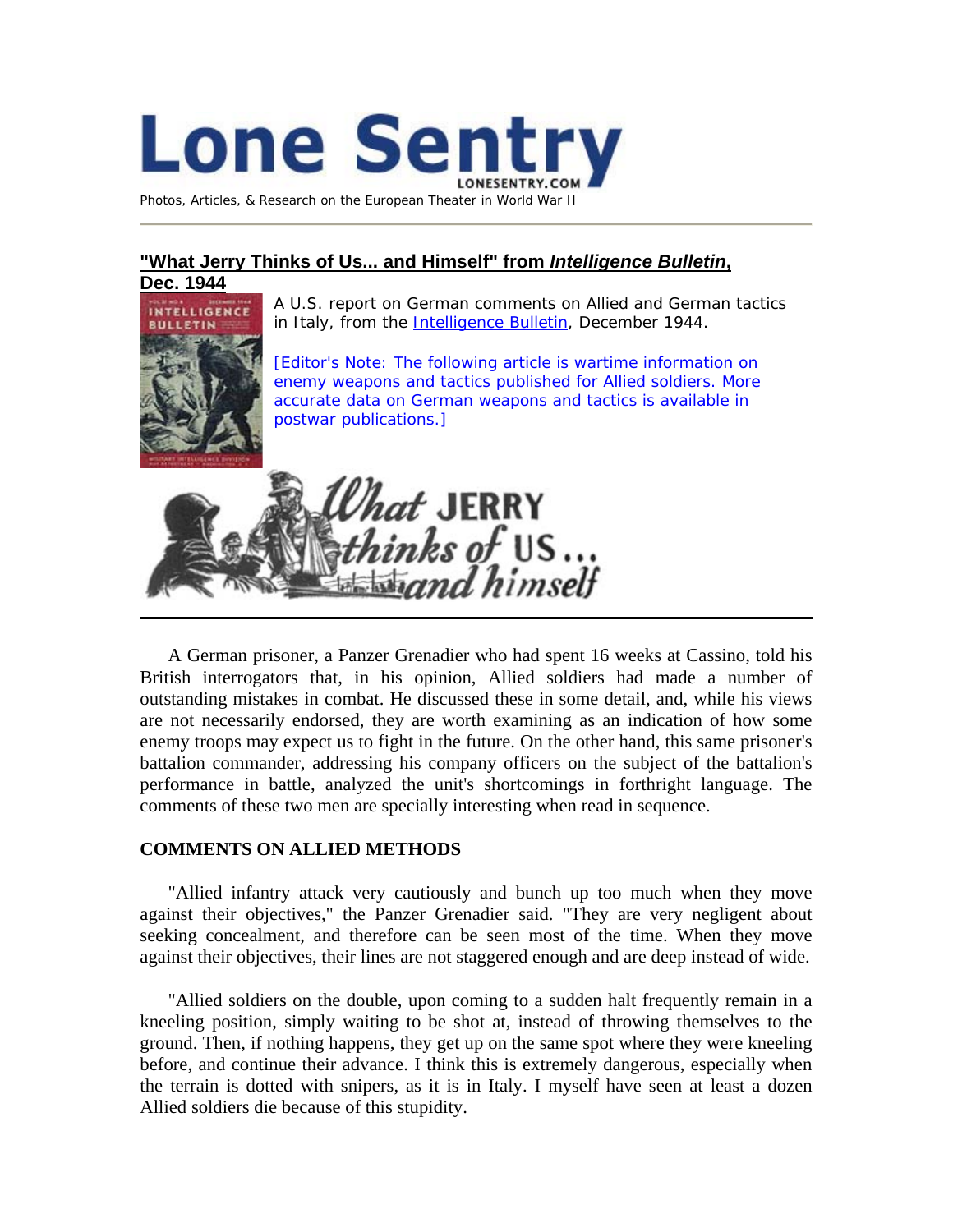

**"Allied soldiers on the double, upon coming to a sudden halt, frequently remain in a kneeling position, simply waiting to be shot at."**

"In the German Army we think it is only common sense for an attacking soldier to select an objective for each phase of his advance. Upon reaching an objective, he immediately throws himself to the ground and crawls 10 to 15 yards to the left or right, carefully avoiding observation. He waits there a few seconds before continuing his advance.

"Sometimes, however, the Allied infantryman will drop after a shot has been fired and will roll to the right. We Germans know this. We have also noticed that Allied infantry run toward their objectives in a straight line, forgetting to zigzag and thus making an excellent target.

"In Italy, especially, attacking forces can use rocks to better advantage than they do. While I was at Cori, there was a large space between two rock formations, which afforded a clear field of fire. We covered it with a light machine gun. The first Allied troops who tried to pass between the rocks moved very slowly and in line, and some of them were hit. Not until then did the others dash through the open space.

"Many Allied commanders lack aggressiveness. They do not realize when an objective can be taken; consequently, attacking troops often turn back just before they reach their objective.

"At Cassino I was in a valley with 97 other German soldiers in foxholes and slit trenches. First, a group of Sherman tanks attacked within range of our *Faustpatronen*. Three of the tanks were knocked out. The infantry, who should have followed right behind the tanks, were about 500 yards behind, and therefore were too far away to seek the cover of the armored vehicles. The tanks immediately retreated. When the infantrymen saw that the tanks had turned around, they, too, turned around and retreated. The whole valley should have been cleaned up in a matter of minutes.

"This great distance between Allied armored units and infantry was apparent almost every time. There was one instance when Allied tanks smashed across our foxholes, to be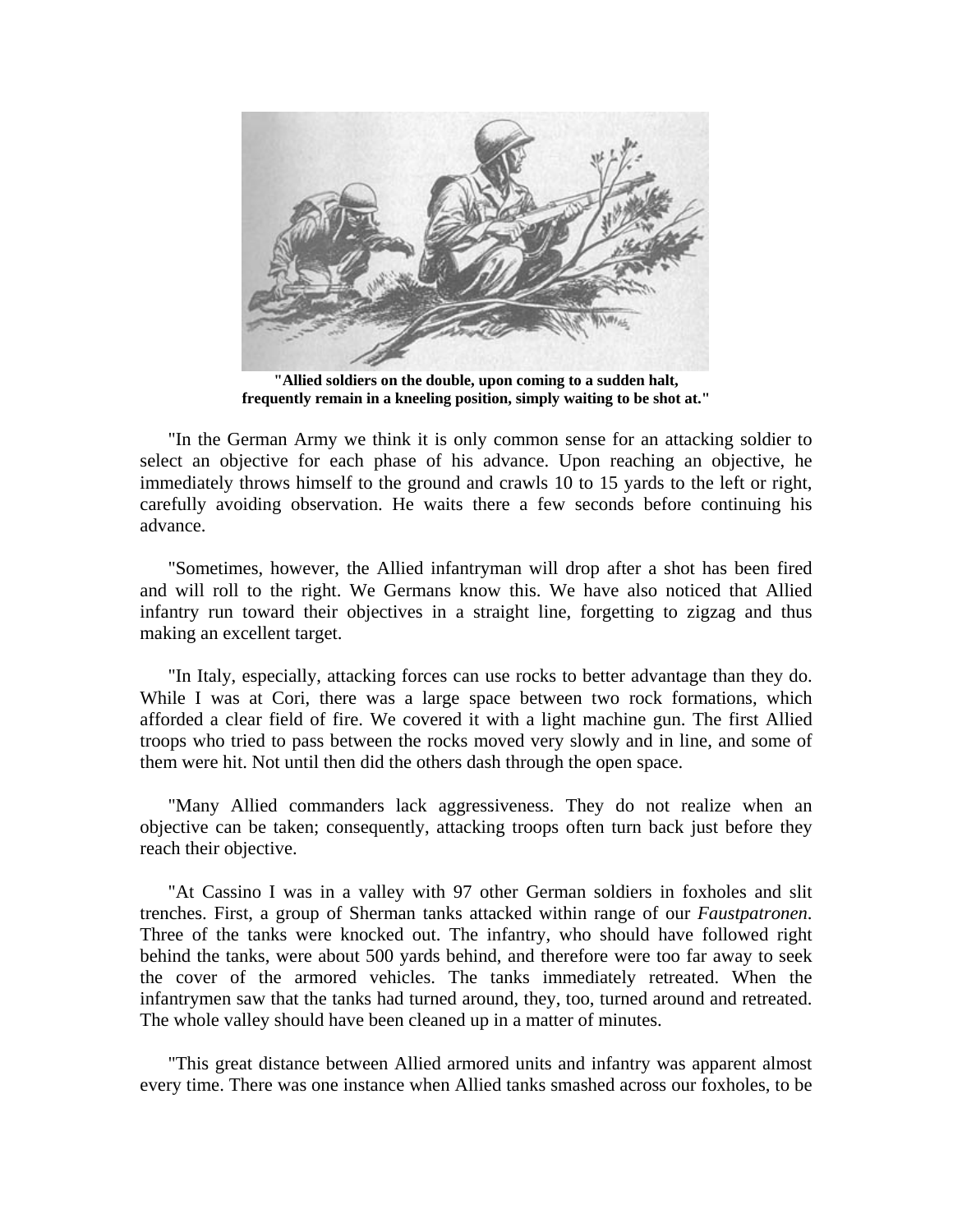followed an hour later by infantrymen, who were driven back by hail of machine-gun fire. *We Germans rely on you to make these mistakes.*

"The net cover on the helmets of Allied soldiers permits us to see the outline of the helmet distinctly, and at a considerable distance, in the daytime," the German soldier concluded. "On the other hand, the camouflage that we [Germans] use on our helmets disrupts the outline of the helmet, and the canvas cover can be painted to suit the terrain."

## **COMMENTS ON GERMAN METHODS**

"Defense, with its digging-in and long hours of lying in wait, is contrary to the nature of the German soldier," the German battalion commander told his officers. "Every company commander must emphasize to his men repeatedly that the life of a whole company depends on the alertness of a single soldier. We must be prepared for new dirty tricks on the Allies' part every day.

"I do not want to hear soldiers complain that they have not eaten or slept for two days and that the situation is impossible. The word 'impossible' must not exist in our vocabulary.

"Principally because of its monotony, observation has become very poor. The slightest movement of bushes must be reported. Remember that trifles may be pieced together at higher headquarters to form a significant picture. Even negative reports may be of the utmost importance. I have been noticing that our observers do not use camouflage, and that, when they do, it usually does not match the terrain. As a result, the observer stands out like a flag. The companies seem to do their utmost to tell all their actions to the enemy. In short, camouflage discipline is poor.

"Again and again, it has been evident that our soldiers consider the night their enemy. Most of our men are completely helpless at night.

"The Allies are using the night for much of their activity, and have achieved a great deal of success. I have noticed that they use their machine-gun fire very effectively at night. They can place their machine-gun fire 10 to 20 centimeters above the top of our foxholes, so that even at night our men don't dare to stick their heads up.

"Our soldiers have learned the same tactics, but are too lazy to prepare their weapons for night firing. Many of our soldiers have even adopted the idea that they mustn't fire at all. This can be traced back to the fact that the enemy, with his superiority in materiel, often has placed an artillery barrage on individual soldiers. If we want to bring the old spirit back, the soldiers must learn that their most important weapon is their shovel.

"Soldiers must prepare alternate positions. We must never fire from our main positions during daylight. It must not happen again that our men refrain from firing on Allied troops, giving as their excuse, 'We would only hit the sand.' It is the responsibility of the company commander to see that his company can be ready for action at an instant's